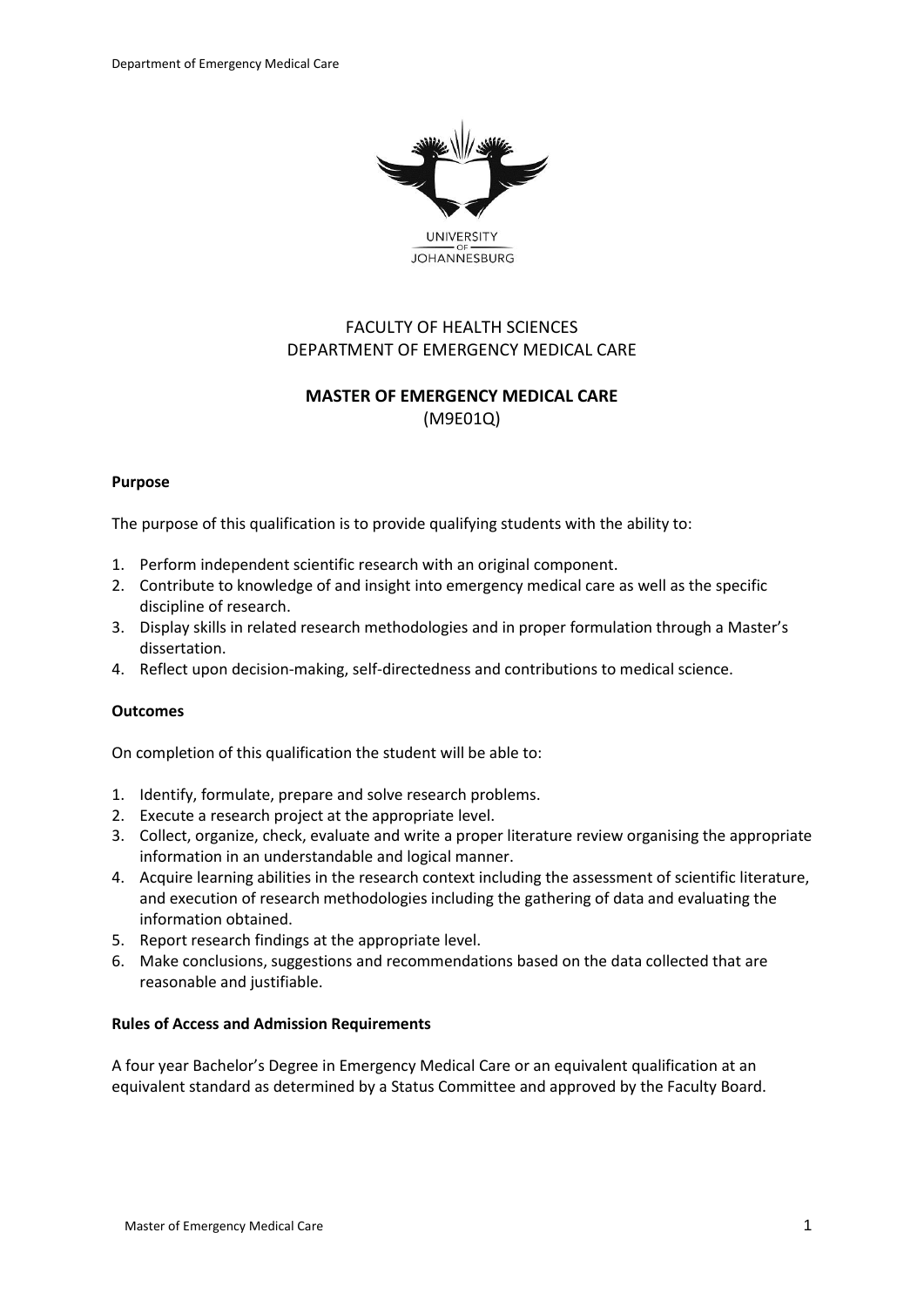### **Selection**

Selection is based on consideration of the following:

- **Prior academic performance, in particular as this relates to research.**
- **An interview.**
- An abridged research proposal.

### **Pass Requirements**

The minimum duration of study is one year and maximum is three years. Students are assessed via submission of a dissertation in line with the Senate Higher Degrees Policy of the University.

### **Curriculum**

A research dissertation (180 credits).

| Module Name                                      | Module Code |
|--------------------------------------------------|-------------|
| Dissertation: Emergency Medical Care: Semester 1 | FMC9X01     |
| Dissertation: Emergency Medical Care: Semester 2 | FMC9X02     |

### **Frequently Asked Questions**

*Does the MEMC involve any course work (lectures)?*

No, the MEMC is a qualification based solely on the completion of research in the form of a dissertation.

### *What is the first step in applying, if I am interested?*

Visit the University's website ([www.uj.ac.za\)](http://www.uj.ac.za/) and click on the [Study@UJ] tab, then follow the instructions for online postgraduate application. You can also apply by completing a paper application form. This can be downloaded from the University's website (same tab as above) or obtained by calling 011 559-4555.

### *Can I apply at any time?*

Yes, you may apply at any time. Please remember that the application and selection process is related to registration (for successful applicants) in either the first semester. The cut-off dates for applications are as follows:

| <b>Registration in First Semester</b>        |
|----------------------------------------------|
| Last Working Day of October (preceding year) |

If you apply after the cut-offs above, you will be considered for the following semester application cycle.

### *What happens after I apply?*

Please have a look at the flow diagram below (next page) which gives an overview of the application and selection process.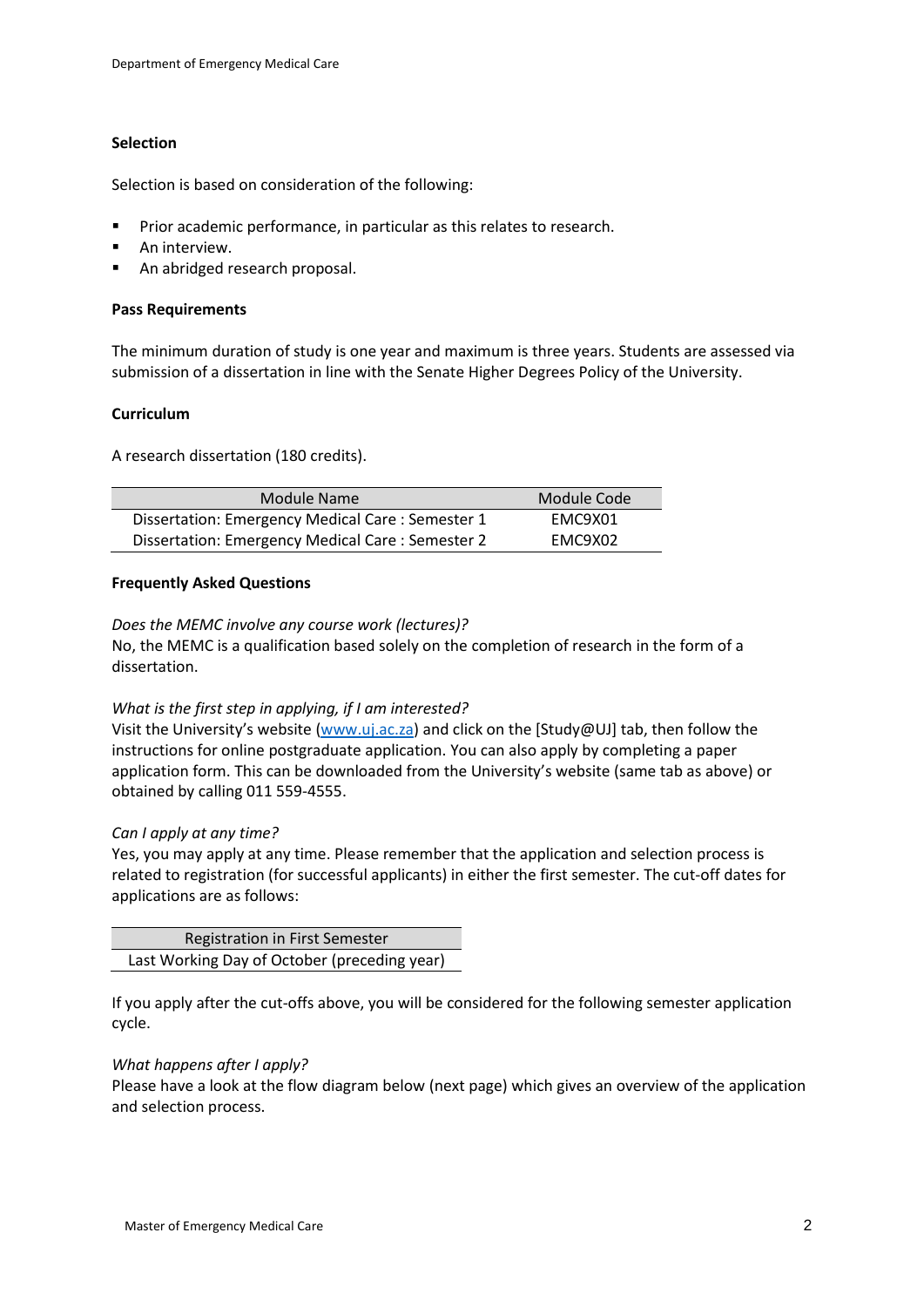

*If I am selected, can I register and start the programme at any time?* No registration is only possible at the beginning of each semester for that specific semester.

*Is there a limit on the number of places available on the programme and does this influence my chance of being selected?*

Yes there is a limit on the number of places available. The selection process is a competitive one and applicants will be ranked, based on the selection consideration above. Available places will be allocated to the top ranked applicants. If you participate in the selection process and we are not able to give you a place on the programme, you will be required to apply again.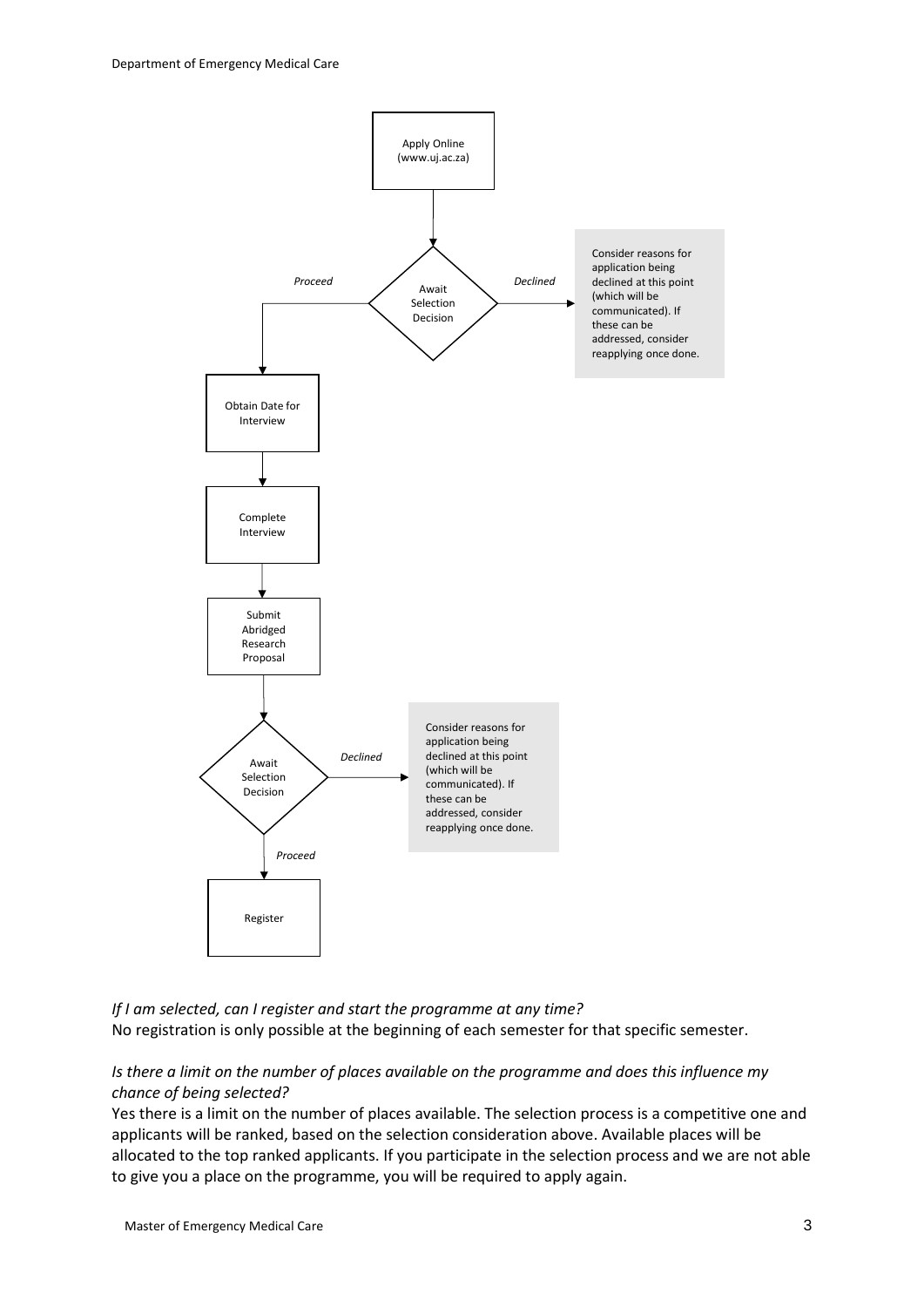### *What is a research focus and how does this impact on my selection?*

Research focus refers to specific areas for research that have been chosen by the Department for future research activity (see Appendix A for more information). Alignment of your research to one of the Department's research focus areas is an important consideration in the selection process. This will be assessed in your abridged research proposal.

*What is an abridged research proposal and how important is it in the selection process?* An abridged research proposal is a shortened version of a research proposal that you will be required to submit as part of the selection process. This will contain the details of your proposed research and will allow the Department to decide on its viability.

*What is the difference between full-time and part-time study in relation to the MEMC?* If you are able to devote all of your time to the MEMC, and you have financial support in line with this (i.e. you are not working full- or part-time), you may register for the full-time programme. If you are working either full- or part-time you should register for the part-time programme. The Department will be part of the decision-making process regarding which option you choose (part- or full-time).

*If I am selected, will I need to re-register for every subsequent semester until I have qualified?* Yes.

*What is the shortest time that I could complete the MEMC in?* One year, full-time or part-time.

*What is the longest time that I have to complete the MEMC?* Two years, if you are registered full-time and three years if you are registered part-time.

### *When I have completed my dissertation, how is my mark determined?*

Your dissertation will be assessed by two external assessors who will give you a mark based on a number of assessment criteria. The average of the two assessors marks will be your final dissertation mark. The pass mark is 50% and the qualification can be awarded *cum laude* if the final mark is greater than or equal to 75%.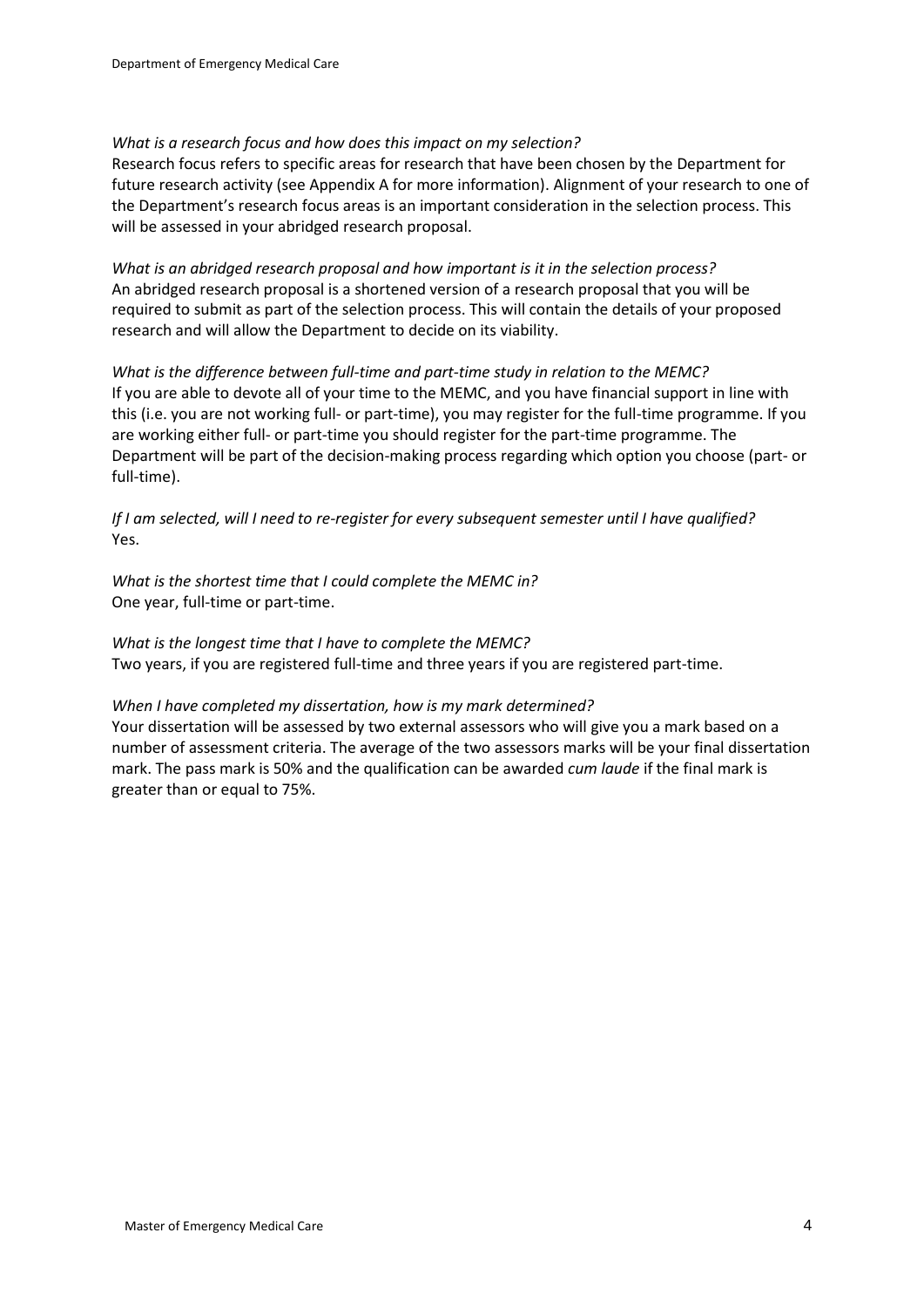## **Appendix A**



## **DEPARTMENT OF EMERGENCY MEDICAL CARE** RESEARCH FOCUS AREAS

### 1. Purpose

The Department has established research focus areas in order to begin to develop research in line with a longer term strategy incorporating the development of existing research capabilities within the Department and research funding. It is the Department's intention that no more than 30% of the research carried out at Master's level from 2016 and undergraduate level from 2017 should lie outside of the research focus areas.

### 2. Focus Areas

Currently there is are three focus areas for research. Others may be added in the future as the Department's research strategy is updated from time to time.

## *2.1.EMERGENCY MEDICAL SERVICES SYSTEMS*

An Emergency Medical Services (EMS) system can be defined as 'a system that provides for the arrangement of personnel, facilities and equipment for the effective and coordinated delivery in an appropriate geographical area of healthcare services under emergency conditions'.<sup>1</sup>

This research focus area includes, *inter alia*:

- **Research on efficiency and effectiveness of EMS systems.**
- Research on any aspect of quality or quality improvement in EMS systems.
- Research on the cost-effectiveness of EMS systems, or related problems.
- Research on response systems.
- Research investigating specific aspects of EMS systems such as operations, communications, transport, governance, finance, education and training, information systems or research in EMS systems.

## *2.2.AIRWAY MANAGEMENT*

-

Airway management involves any intervention or set of interventions aimed at opening, maintaining or protecting the airway in adult or paediatric patients in the pre-hospital environment.

This research focus area includes, *inter alia*:

<sup>1</sup> Walz B, Krumperman Z, Zigmont J. Glossary. Foundations of EMS Systems. New York: Delmar, Cengage Learning; 2011. P283-297.